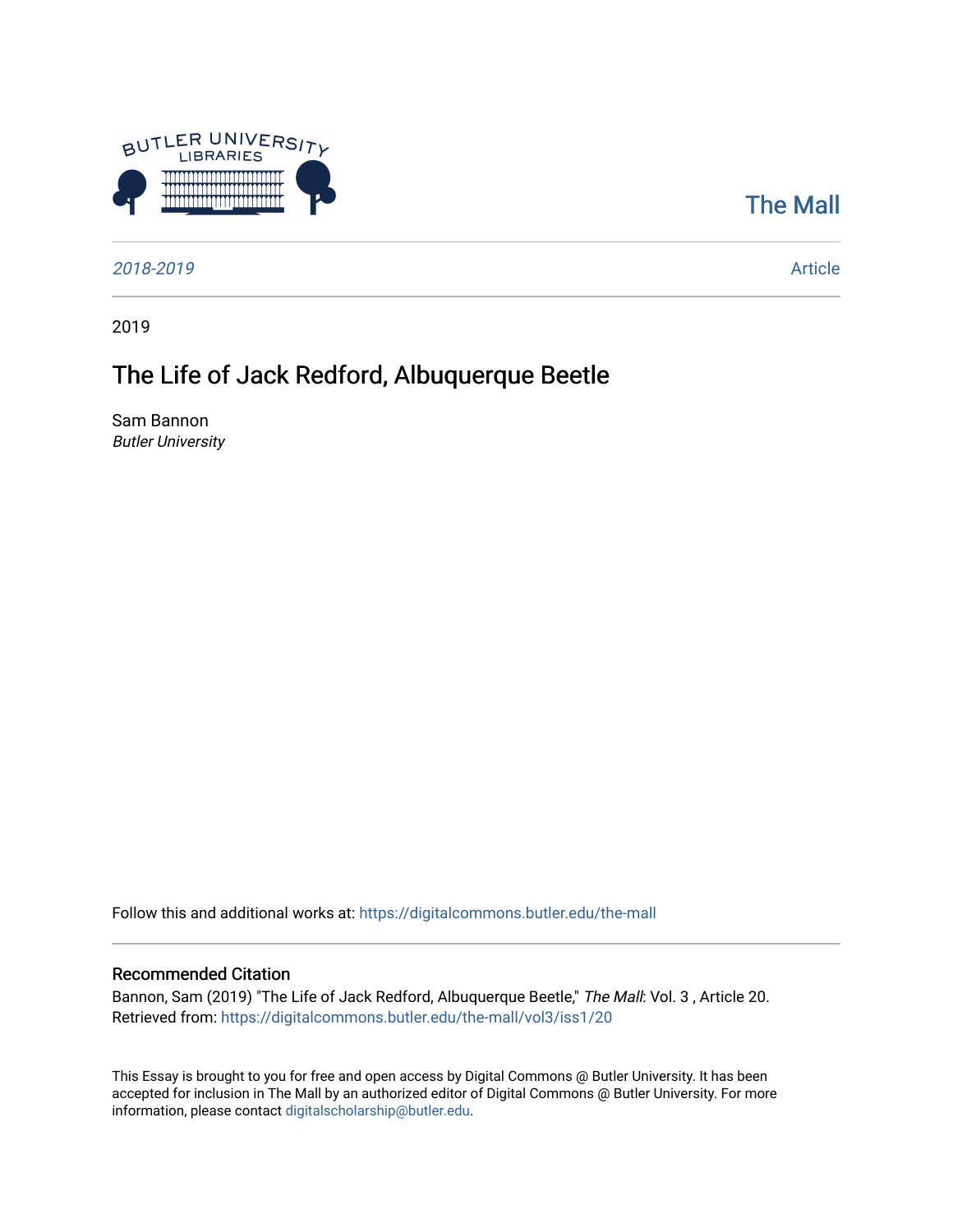### **The Life of Jack Redford, Albuquerque Beetle**

*Sam Bannon* 

Jack Redford loved his life. He had everything. Granted, there were some aspects of his life that he did not particularly enjoy – like the fact that he technically was a stink bug and he couldn't fly and was happy. He lived in a bustling urban city, Albuquerque, New Mexico, and had a beautiful newlywed wife who was expecting their first children. After all, what more could he ask for? He was a dentate stink bug beetle living in a great city with a great wife, and a family on the way. He was two months old, about a third of the way into his life. His life was just beginning. Jack Redford was happy.

Jack, like most of his kind of beetle, stayed home all day under he and his wife's rock until dusk, when he would go scavenge the area for small bits of plants to bring back to the home for dinner. However, food was unfortunately becoming few and far between for Jack and his pregnant wife with the recent drought that had struck Albuquerque. It wasn't quite the Goldilocks climate that he and his wife had come to expect – dry enough so it was habitable and hospitable for them, but not too dry so that the plants, their food, couldn't live. The continual lack of food Jack would shamefully bring back became a strong point of contention in an otherwise fruitful and fight-free marriage. With his wife already irritable due to the hormones and the larvae growing inside of her, the pressure continued to build and mount like a dormant volcano that was not going to be dormant for too much longer.

The date was April 5, 2009; one week before it happened. The time they spent at their home together during the day was almost completely silent. Typically, when two beings are comfortable around each other, they can blissfully share a silence together. They don't feel that they need to yak about mindless, trivial things in order to feel comfortable. They can just sit there and be comfortable in silence. Of course, Jack and his wife had shared many of these instances. Who was more comfortable around each other than two beetles who loved each other? However, the silence between the two on that day was almost painful, and certainly not a comfortable one. Jack's wife was angry, she was hungry – and she blamed him. It hurt Jack that his wife was shutting him out due to things out of his control. It wasn't as if he simply brought back less food because of some incompetence or lack of ability to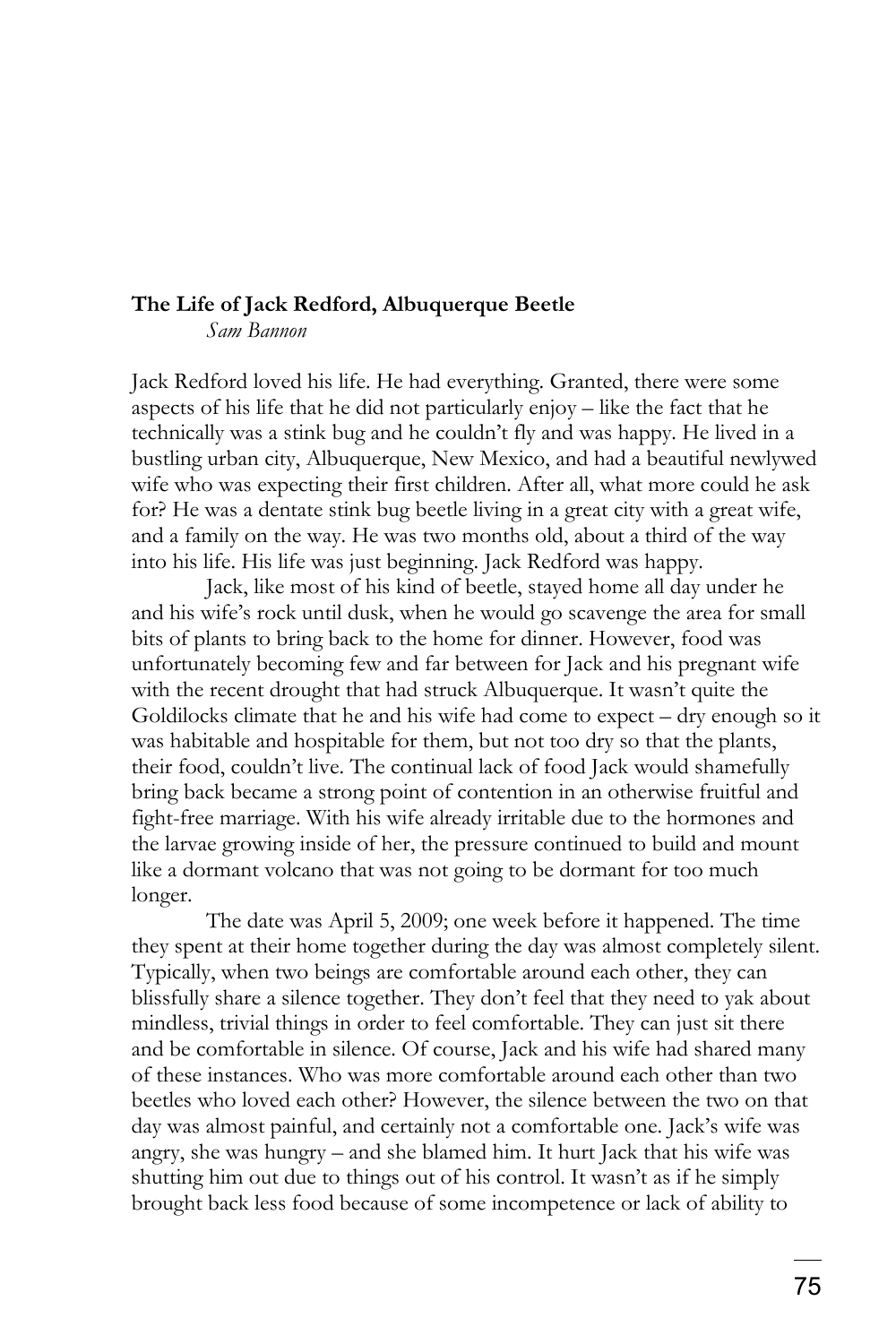provide – he brought home all that he could, because a man provides. It wasn't his fault.

Jack was sitting there, in silence, next to his wife, living in his own head. Jack, normally a confident beetle, was skittish and nervous. A million thoughts went racing through his mind like the cars on Gold Ave during the rush hour. *What do I say to her? How can I assure her that everything will be okay? How can I tell her that I have no control over this without her exploding in anger? Can I have a conversation with her, or will she just continue to incessantly shun me? Surely, there must exist some combination of words. There must exist certain words in a certain specific order that can cause her to not be so cantankerous.* All of these sprinted through his head. Finally, after hours of silence, Jack finally settled on what to say. However, he butchered the delivery and felt like he come off scared. He weakly said to her, "hot one today, huh?" He instantly regretted it. Out of all the thoughts that ran through his head, *this* was what he settled on? He thought he was an idiot. However, it became exponentially worse after his wife's response, or lack thereof. She simply looked at him and walked away like he wasn't there.

The date was April 6, 2009; six days before it happened. The night before with Jack and his wife was contentious. He brought home even less food than he had been bringing. He noticed his wife was becoming skinnier from the malnutrition. He became terribly concerned, not only for his wife, but the larvae on the way. He felt helpless, like he was a David going against a Goliath – except this time, David did not have a sling, and Goliath squashed him. He brought home even less food that night. His pregnant wife continued to not speak to him, and she continued to get weaker and more malnourished.

The date was April 11, 2009; one day before it happened. Jack Redford never felt any animosity towards his wife throughout the ordeal, but especially not know. He loved her; he always had. However, with less food each night, she and the larvae became increasingly starved. Toward the end, Jack liked to tell himself that he she didn't talk to him because she was too weak to talk, but Jack knew it wasn't the case. She had not spoken to Jack in about a week. Jack's wife blamed him for her and the larvae's starvation, whether it was fair or not. The piercing looks she would give Jack only served to make him feel ever more dejected. Once again, they sat together in a painful silence throughout the day. She sat there, blaming her husband for her starvation, and he sat there, concerned for his wife's well-being, and impotent to do anything about it. Eventually, Jack left to forage for food in the crevasses of the sidewalks in the city, while his wife stayed home, silent.

Jack himself had not eaten in the previous two days. He had given his portion of the food to his wife, but it still was not enough for her. When he was out searching for food, he was determined to bring home an abundance of plants for his wife. He felt that she maybe did not have much time left, but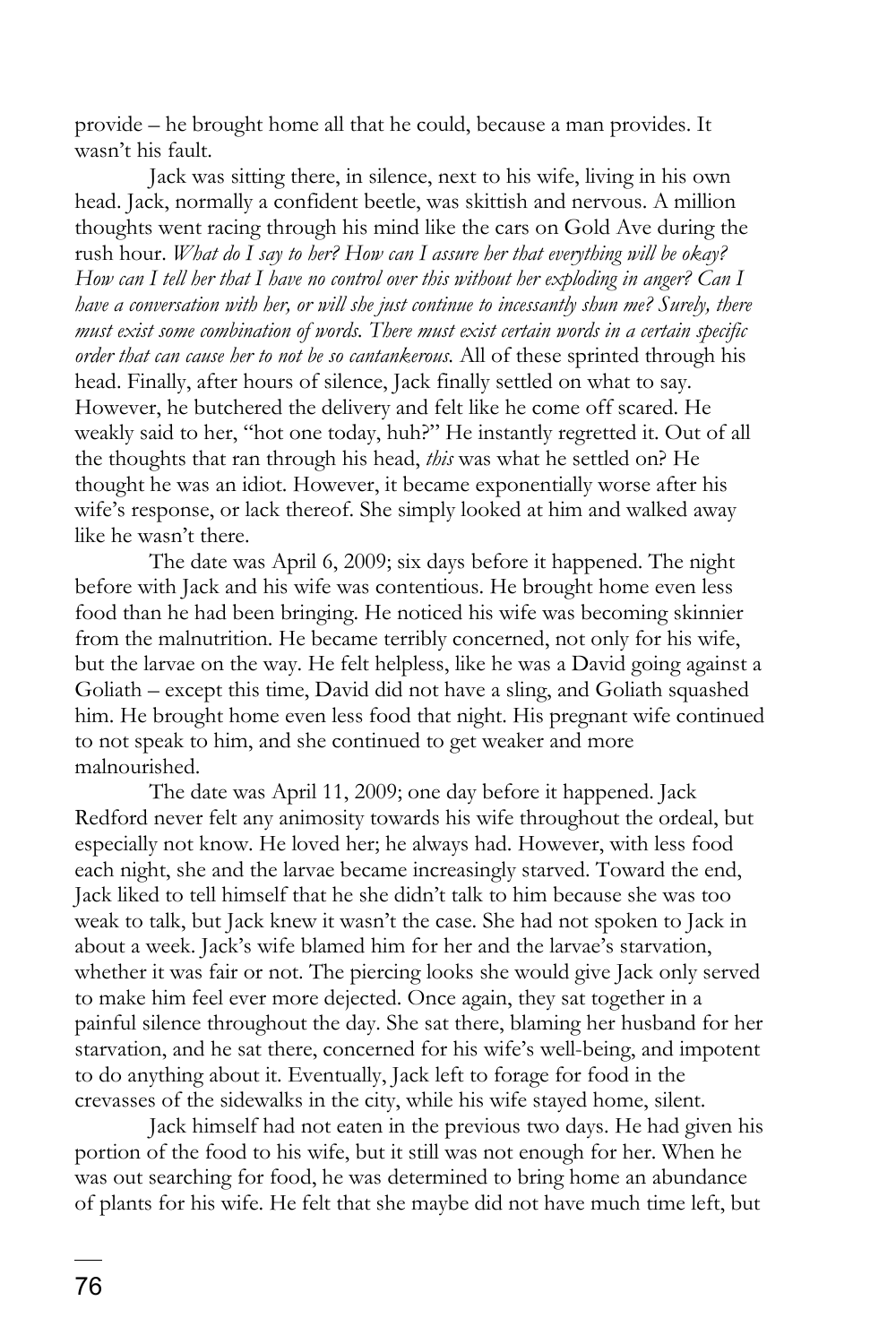he was unclear on how much there could be. He thought he had maybe another week to give her enough food so she could not be starving anymore. Jack was frantic in his search at dusk. He knew it was dangerous, but it was a risk he had to take for his wife – Jack had to venture into Gold Ave, and try and find food there. He was desperate. He knew if he could simply just find enough food tonight, he could potentially get his wife talking to him again, and help save her and the larvae. He needed to find the food. He knew there was not much out there, but there was some – and he was desperate to find it.

Jack scuttled out of the alley where their rock was into the busy, bustling Gold Ave. He took one step with one of his six legs, and he immediately had to step back into the alley. There were people, giant human beings, all around. He knew there would be some, but he hadn't a clue that there would be so many. The odds of Jack being able to frogger his way through the unrelenting river of stomping feet were minimal, but he had no other choice. He needed to get about 48 inches to the other side of the sidewalk in order to get to a ridge, where small bits of plant are sometimes held. Jack felt that he was on a suicide mission, but he was out of options.

Jack peered his head out from the corner of the alley, hoping to catch a break in the flow of feet. For a small interval of time, there weren't any. But, finally, he found one. He scampered out from the alley and scurried across the sidewalk as fast as he possibly could. As more and more feet came pounding his direction from seemingly all sides, he thought about his wife. He thought about how he loved her, and how he was doing this for her. He ran harder. He was almost there. The people seemed to be stampeding toward him. He thought about his wife more. He ran harder. He was almost there. Finally, just as it seemed he wouldn't make it, he leapt into the crevasse of the sidewalk. He was safe. He could finally look for the food his wife desperately needed.

Jack was in the sidewalk, safe from all the feet that were too wide to step on him below. The more people above, the more likely it was that there would be food in the cracks. However, the drought that caused his family's shortage of food was far more reaching than he had even anticipated. There was no food anywhere in sight.

"No, no, no, no, no…" Jack frantically screamed. "No! This can't be!" Jack darted down the sidewalk for what seemed like eons to him, just trying to find something before dark. He didn't have a lot of time with which to work, as beetles only can search for food at dusk. He was running out of time. Panic-stricken, he continued to search, but he knew it was hopeless. There was no food here. He waited a small bit in the crack of the sidewalk, defeated, realizing his wife and larvae would have to go another night with little-to-no food. After the foot traffic on the sidewalk died down, he made his way back to the alley. As he was going back, he felt like crying.

His wife, critically needing food and expecting it, sat there, waiting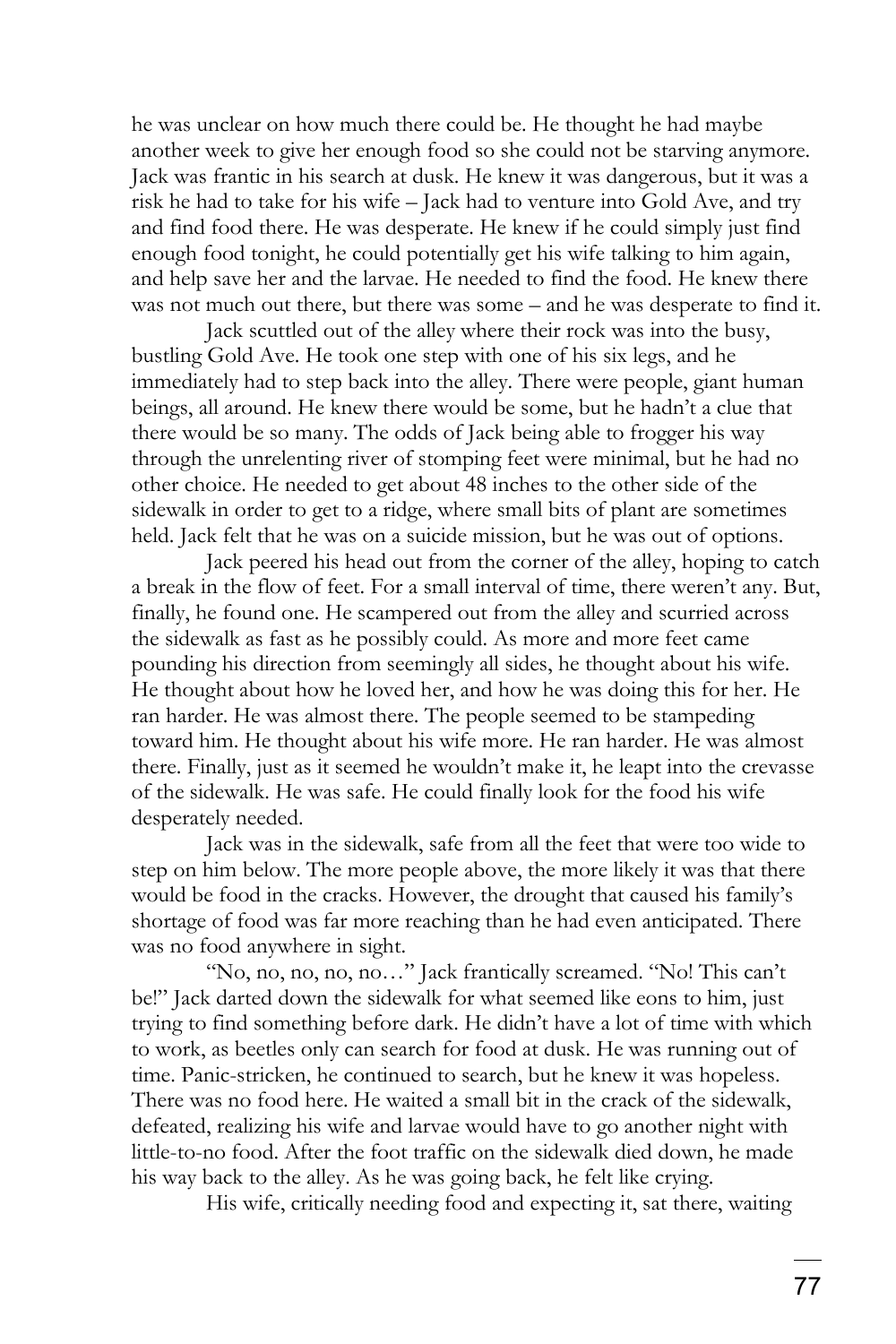for her husband to get back. She heard his voice before she saw him. He feebly said, fighting back the tears, "hey, sweetie." She turned to him and saw that Jack had brought back no food. "I'm sorry, but there—" before Jack could finish, she cut him off, and spoke to him for the first time for the first time in about a week. With the little energy she had left, she plainly said, "fuck you, Jack." She walked away, and Jack simply just sat there, hungry, terribly saddened, and alone. More alone than he had ever been. He didn't know how much longer his wife and the larvae could last with such little food and nourishment.

The date was April 12, 2009; the day it happened. The day Jack awoke to find his wife and her larvae dead. They had starved. Jack, at first, thought she still was not talking to him. *She wasn't speaking before, so what would change that, especially after last night?* Jack thought. Until Jack began to realize that she was not moving, he did not think anything was more wrong than it had been. But, sooner rather than later, Jack realized that she *wasn't* moving, and this caused him to grow concerned. In the back of his mind, he knew what had happened. He knew she was dead.

He cautiously crept over to what he hoped wasn't his wife's lifeless carcass. "Honey?" he probed, "are you feeling alright?" There was no response. Jack swallowed and tapped her on the side with his front right leg. There was no movement from her. He was fighting back the tears, hoping and praying that the worst had not happened. But he knew it had. "Honey…?" he softly repeated. He tapped her again, this time much harder. She toppled over onto her side, legs and antennae stiff. Jack felt what he thought would be the worst feeling he would ever experience. He was right. His wife, and his unborn children, were dead.

He was paralyzed with sadness. He could do nothing but stand there and look at her lifeless body with tears in his eyes. He wept, blaming himself for what had happened. He held her body, clutching the woman that once loved him and was full of life. Upon holding her, he thought back to the night before and what she had said. That was the last thing she ever said to him. He clutched her body tighter and cried harder.

Jack Redford hated his life. He had nothing. He had indirectly killed his wife and her larvae. He wanted nothing more than to be a dad, and now that was gone. He felt like his life was over. He decided to go on a walk. He had no direction in mind. He was going to keep walking until he couldn't anymore. He set off with tears in his eyes.

Jack had no idea where he was. It seemed like a bad part of Albuquerque, but he had no way of knowing. He made it to the corner of Pacific and Commercial. He did not know how far he had walked. The only sound he could he hear was the rush of a freight train barreling by. There was one man around him, a man dressed in yellow with white shoes. Jack ducked down into the sidewalk crevasse for safety like how he had done before, but